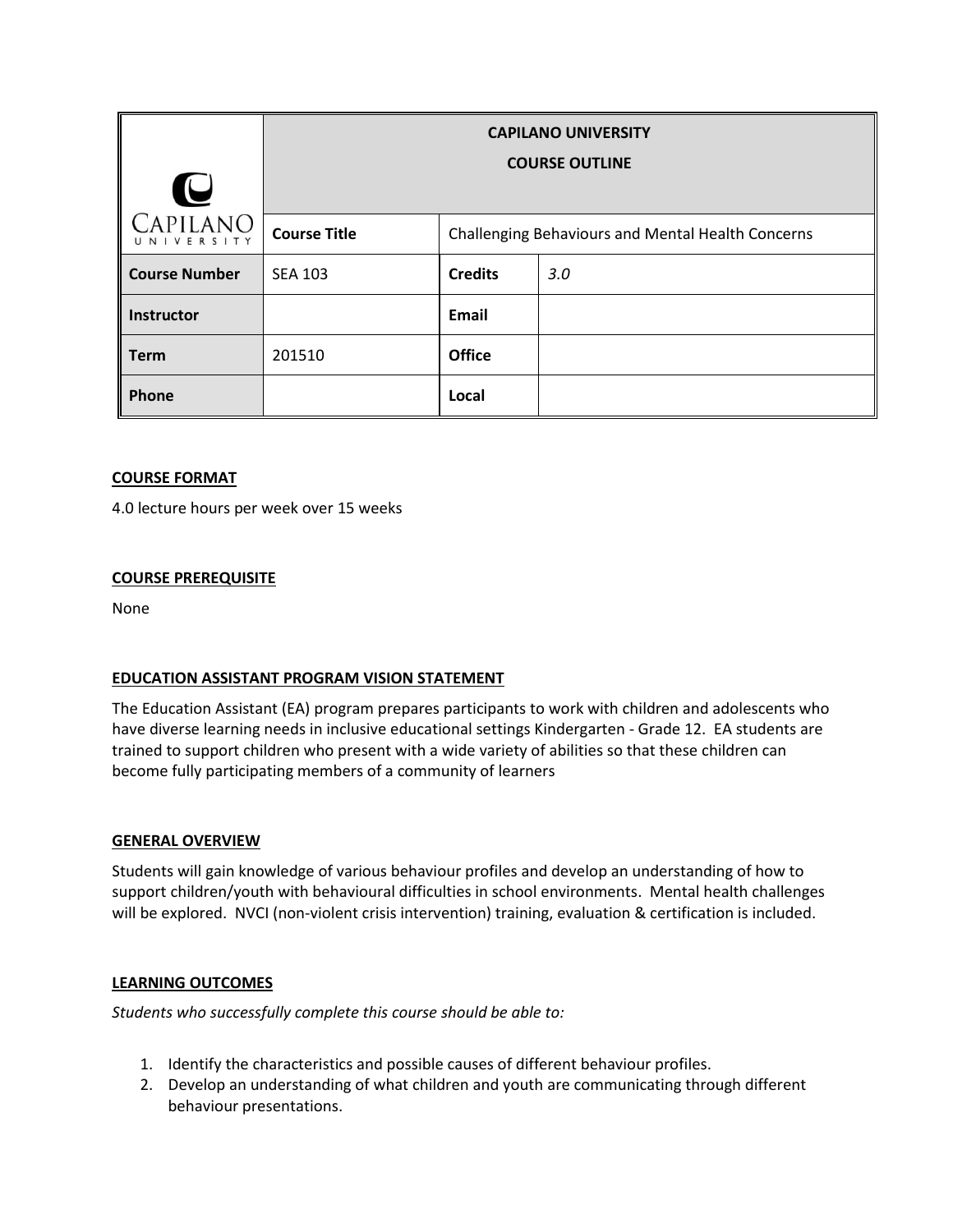- 3. Gain skills to manage personal feelings in a moment of crisis.
- 4. Develop effective strategies to support children and youth in developing new skills in social interaction, anger management and problem solving.
- 5. Recognize characteristics of children/youth who present with mental health challenges.
- 6. Participate in NVCI workshop training & certification
- 7. Identify risks to children/youth, self and others in educational environment and how to apply protocols to minimize risks.

## **COURSE CONTENT**

| Session 1  | Introduction and overview.<br>Characteristics of students with behavioural challenges.                                    |
|------------|---------------------------------------------------------------------------------------------------------------------------|
| Session 2  | Supporting students who exhibit acting-out behaviours (part one).<br>Observation techniques and documentation procedures. |
| Session 3  | Supporting students who exhibit acting-out behaviours (part two)                                                          |
| Session 4  | Characteristics of students with mental health concerns.                                                                  |
| Session 5  | <b>Bullying</b>                                                                                                           |
| Session 6  | FASD, ARND                                                                                                                |
| Session 7  | <b>ADHD and Anxiety</b>                                                                                                   |
| Session 8  | Depression and other mood disorders                                                                                       |
| Session 9  | Developing interpersonal skills                                                                                           |
| Session 10 | Developing anger management strategies<br><b>Functional behaviour assessments</b>                                         |
| Session 11 | FBA behavioural supports                                                                                                  |
| Session 12 | Personal wellness: recognizing mental health challenges and resources                                                     |
| Session 13 | Non-violent crisis intervention (*NVCI) training                                                                          |
| Session 14 | Non-violent crisis intervention (*NVCI) training and certification                                                        |
| Session 15 | Non-violent crisis intervention (*NVCI) training and certification                                                        |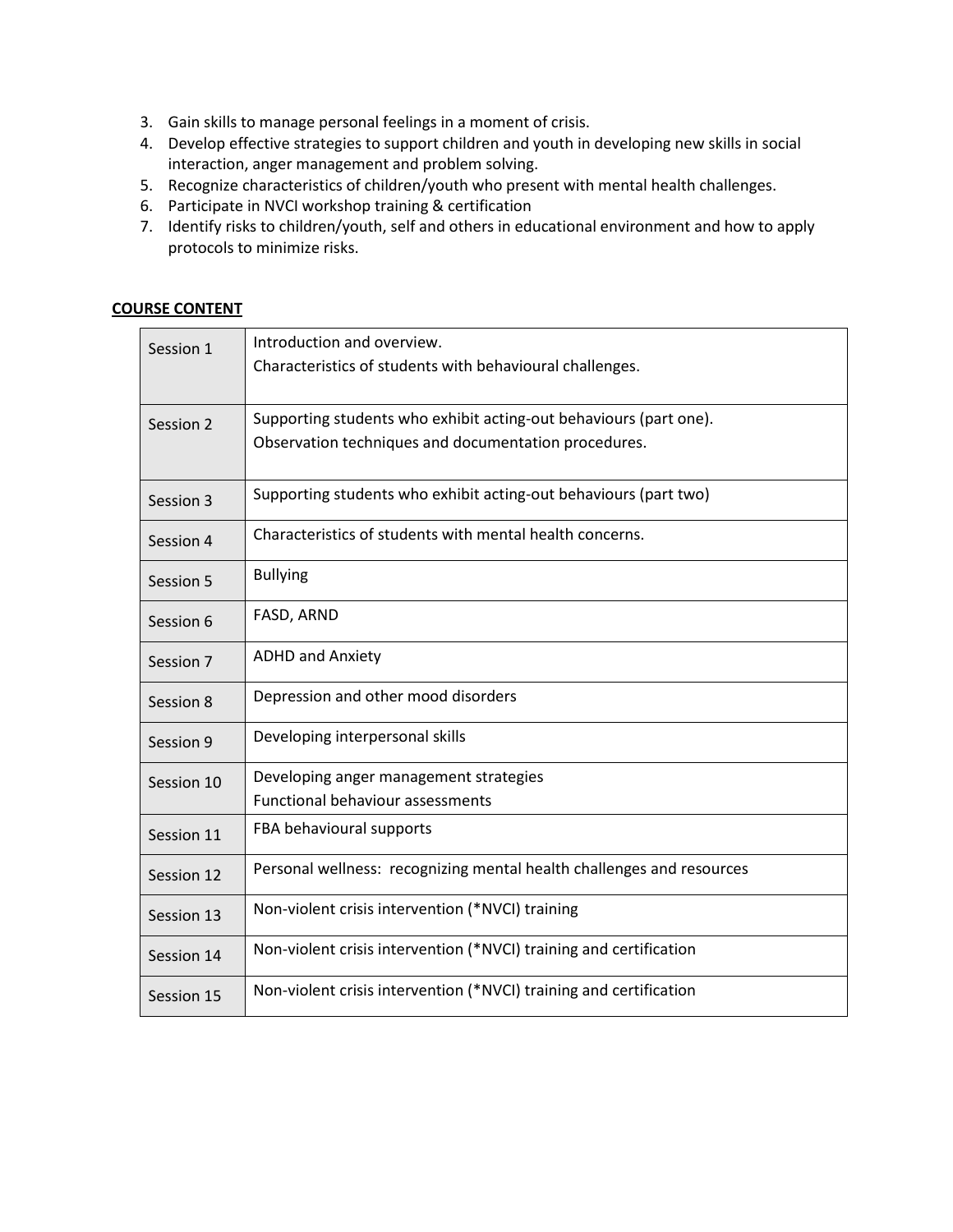## **REQUIRED TEXTS**

None

Reading lists and articles will be provided by instructor first day of course.

#### **EVALUATION PROFILE**

Marks will be based on completion of assignments, projects, presentations, successful completion of NVCI training, class participation and attendance.

| Personal Profile (for students who present with challenging behaviour) |            |
|------------------------------------------------------------------------|------------|
| Attendance                                                             | 5%         |
| Participation                                                          | 10%        |
| In-Class Assignments (x 3)                                             | <b>30%</b> |
| In-Class Presentations (x2)                                            | 25%        |
| <b>Functional Behaviour Assessment Investigation</b>                   |            |
| <b>TOTAL</b>                                                           | 100%       |

**CONTINUATION REQUIREMENT** A student who fails any course may not be allowed to continue in the program.

**GRADUATION REQUIREMENT** To receive an EA certificate, students must pass all courses and practicum; achieving CGPA of B or better.

#### **GRADING PROFILE**

| $A+=90-100$   | $B_+ = 77 - 79$ | $C+= 67-69$   | $D = 50 - 59$      |
|---------------|-----------------|---------------|--------------------|
| $A = 85 - 89$ | $B = 73 - 76$   | $C = 63 - 66$ | $F = 49$ and below |
| $A - 80 - 84$ | $B = 70 - 72$   | $C - 60 - 62$ |                    |

#### **ASSIGNMENTS**

- 1. Details of assignments will be provided by the instructor at start of the course
- 2. Nonviolent Crisis Intervention® training focuses on prevention and offers proven strategies for safely defusing anxious, hostile, or violent behavior at the earliest possible stage.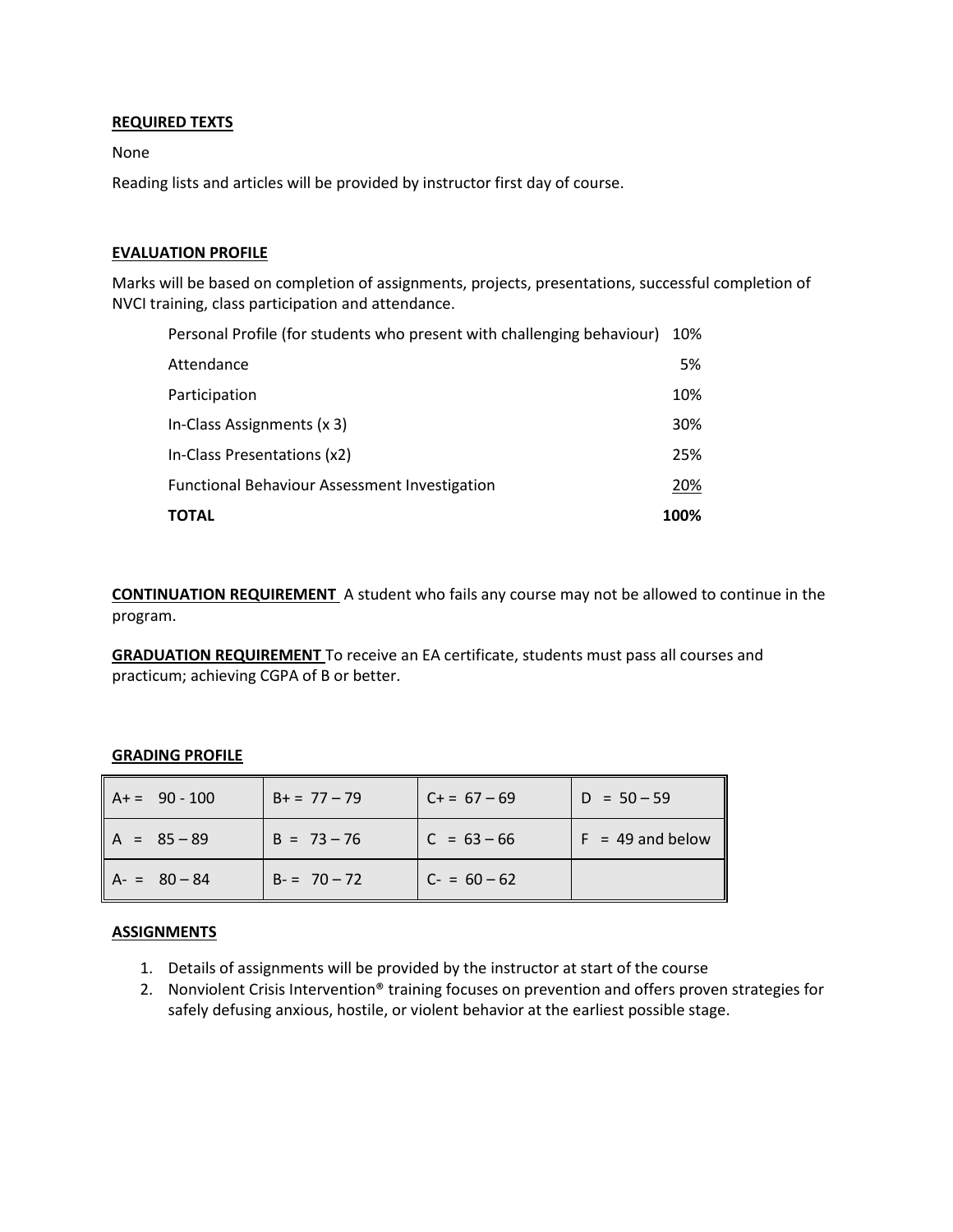#### **OPERATIONAL DETAILS**

Capilano University has policies on Academic Appeals (including appeal of final grade), Student Conduct, Cheating and Plagiarism, Academic Probation and other educational issues. These and other policies are available on the University website.

Attendance Regular attendance is essential. If a student misses a class due to extenuating circumstances, they are still responsible for the material covered during their absence, including announcements, assigned readings and hand-outs. Make up work may be assigned by the instructor. It is the student's responsibility to arrange this with the instructor. Students who miss more than 10% of the course are at risk of failing the course. Participation This mark is based on both the frequency and quality of the student's comments, questions, observations, and involvement, with the emphasis on quality. The quality is determined by, among other things, the relevance, insight and clarity of remarks. Reading the required readings in advance will support a student's ability to participate. Not attending, being late to class or being late returning from breaks, will impact the overall participation grade. Punctuality Punctuality is essential in both classroom courses and practicum given the professional nature of the program. Academic Responsibility Each student is responsible for the material covered in class and for any work required for the following class. If a student misses a class, they have the responsibility to contact a peer and obtain the notes, handouts and work for future classes. The quality of work should provide both adequate depth and breadth so as to demonstrate a commitment to your professional development and that the competencies required of the course have been successfully met. Missed Assignments, Presentations, Inclass Projects, Exams and Quizzes Students will be allowed to make up assignments, presentations, in-class projects, exams and quizzes at the faculty member and department's discretion. Adequate documentation from a medical professional must be provided upon request. Late Assignments: All assignments are due at the beginning of class on the due date. Late assignments will be accepted if adequate documentation from a medical professional is provided upon request. Without required documentation all other late assignments will not be graded, although all assignments must be submitted in order to receive a passing grade in the course.